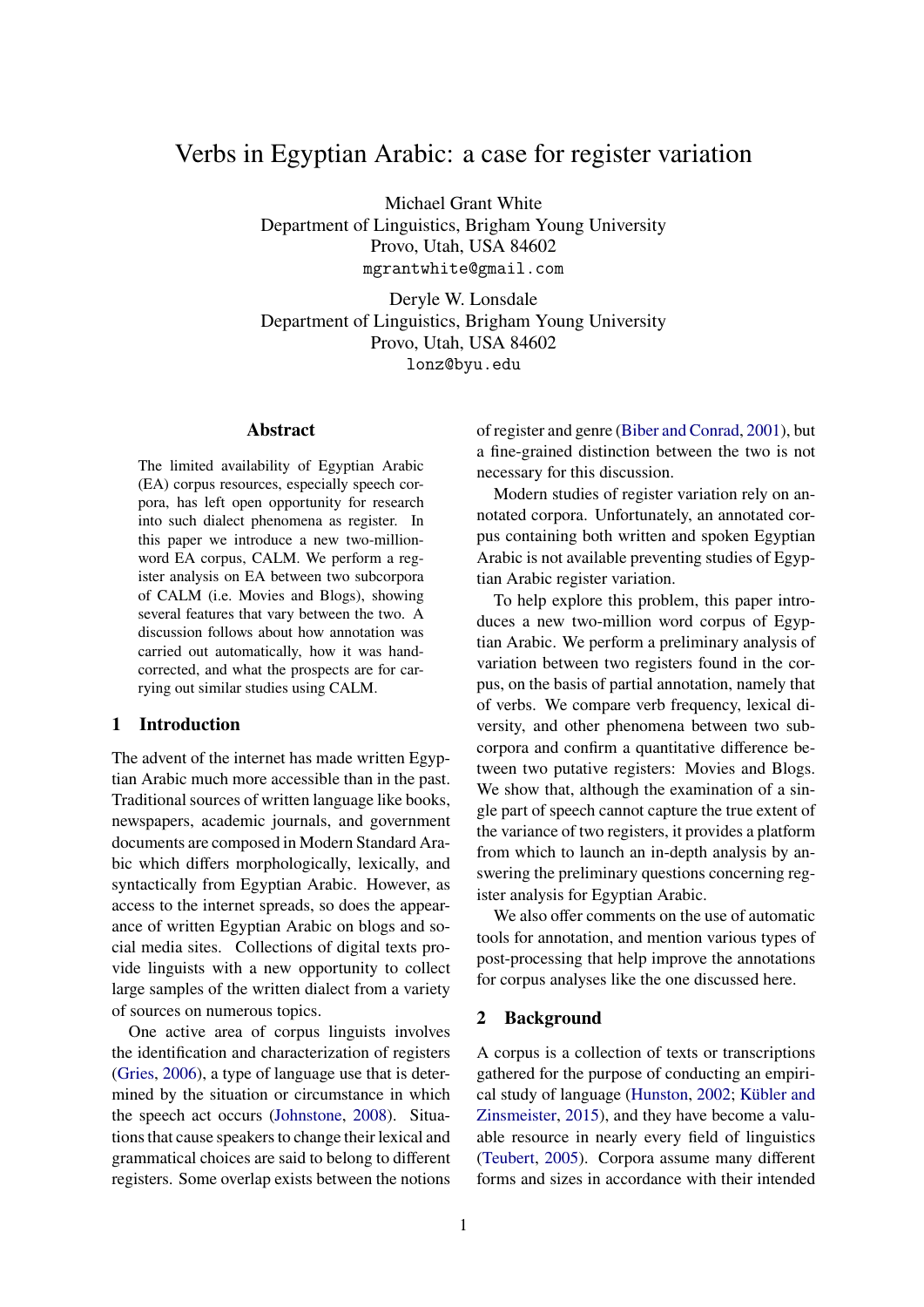purpose. Varying amounts of corpus content are available across different languages, dialects, and text types.

In this paper we focus on Arabic corpus linguistics and associated annotation and analysis. Several types of corpora are available for Arabic: examples include ones for general language (ArabiCorpus<sup>1</sup>), transcribed speech (CALL-HOME Egyptian Arabic and MGB-3) (Canavan et al., 1997; Ali et al., 2017), specialized (The Quranic Arabic Co[rp](#page-1-0)us<sup>2</sup>), parallel (OPUS<sup>3</sup>), and learner corpora (Arabic Learner Corpus) (Alfaifi and Atwell, 2015). With these corpora [and oth](#page-9-1)[ers, o](#page-9-1)u[r unde](#page-9-1)r[standing o](#page-9-2)[f](#page-1-1) [Arabi](#page-9-2)c and how it [is](#page-1-2) used has increased (Buckwalter and Parkinson, 2011; Bentley, 2015; Ismail, 2015; Alasmari et al., [2017;](#page-9-3) [Dickins,](#page-9-3) 20[17;](#page-9-3) Henen, 2018). One area that has been largely overlooked in Arabic corpus studies is discourse an[alysis, especially for learner Arabic](#page-9-4) [\(Ryding](#page-9-5), [2006](#page-9-5)[\) and f](#page-10-4)[o](#page-10-5)[r diff](#page-10-4)[er](#page-10-5)[ent dialects.](#page-9-6)

#### **2.1 Register**

[Research on re](#page-10-6)gisters in a corpus targets the identification of features that distinguish one register from another. Biber (1993) gives eight parameters to use in classifying registers: the primary channel of delivery, format, setting, addressee, addressor, factuality, purpose, and topic. Separating texts according to the[se par](#page-9-8)a[meter](#page-9-8)s helps establish appropriate registers.

Once texts are collected in a principled way with the aim of representativeness, feature-based register analysis can begin. Each register has characteristics or dimensions of language associated with it (Biber, 1993) based on pertinent lexical, grammatical, and syntactic features. For example, the narrative dimension in English is characterized by past tense verbs, third person pronouns, public verbs, [synthe](#page-9-8)t[ic neg](#page-9-8)ation, and present participle clauses. By comparing the frequency of the features in different types of texts, the dimensions in which they fall can be determined. The dimensions for each text type are then taken as characteristic of the register to which the texts belong.

In this paper we deal with two primary registers: the oral and the literate. In daily life, the most common registers in the oral dimension come from spontaneous speech. However, this type of data is currently costly to collect and transcribe. Often corpora contain scripted speech from television and movies to represent oral language. Spontaneity suffers somewhat: since scripted speech is first written, it affords the author time to craft each utterance and edit it until it achieves the desired effect. Utterances made spontaneously do not often reflect this luxury.

This has led to debate within the corpus community, with some asserting that scripted language reflects artificial settings created by the same author, and hence may not be completely realistic (Sinclair, 2004). On the other hand, others have found only minimal differences between movie language and spontaneous speech (Taylor, 2004; Brysbaert and New, 2009; Forchini, 2012). This issu[e be](#page-11-0)[comes part](#page-11-0)icularly interesting in Egyptian Arabic.

Written registers are very frequently used in corpus studies. Sample te[xt types that](#page-11-1)f[all within](#page-9-9) [the written regis](#page-9-9)t[ers inclu](#page-10-7)d[e liter](#page-10-7)ature, newspaper articles, academic articles, encyclopedia entries, personal correspondence, and official documents (Biber and Conrad, 2001; Biber et al., 2006). With its widespread availability of texts, the internet is also a source for written register data. Biber et al. (2015) found that English texts from the internet [can be categorized into](#page-9-0) [several registers:](#page-9-10) narrative, information description/explanation, opinion, interactive discussion, how-to/instructi[onal, infor](#page-9-11)[mation](#page-9-11)al persuasion, lyrical, spoken, and hybrid.

#### **2.2 Arabic corpus analysis**

The oral/written distinction and corpus registers in general is more complex and nuanced for Arabic's diglossic situation: the standarized version of the language, MSA, is used in many written situations, whereas a wide array of dialects is used for everyday spoken language. Collecting, annotating and analyzing corpus data is hence more complicated and much remains to be done in examining the variation that exists between spoken and written Arabic. Examples of such work include Fakhri's (2009) investigation of the variation between academic Arabic in the disciplines of the humanities and the law. Johnstone (2008) examined Arabic expositority prose and identified the use [of thre](#page-10-8)e f[eature](#page-10-8)s––repetition, parataxis, and formulaicity which are ty[pically associated](#page-10-1) with spoken language.

Several Egyptian Arabic film and television transcript corpora have been used in recent stud-

<sup>1</sup> See http://arabiCorpus.byu.edu.

<sup>&</sup>lt;sup>2</sup>See http://corpus.quran.com.

<span id="page-1-2"></span><span id="page-1-1"></span><span id="page-1-0"></span><sup>3</sup> See http://opus.nlpl.eu.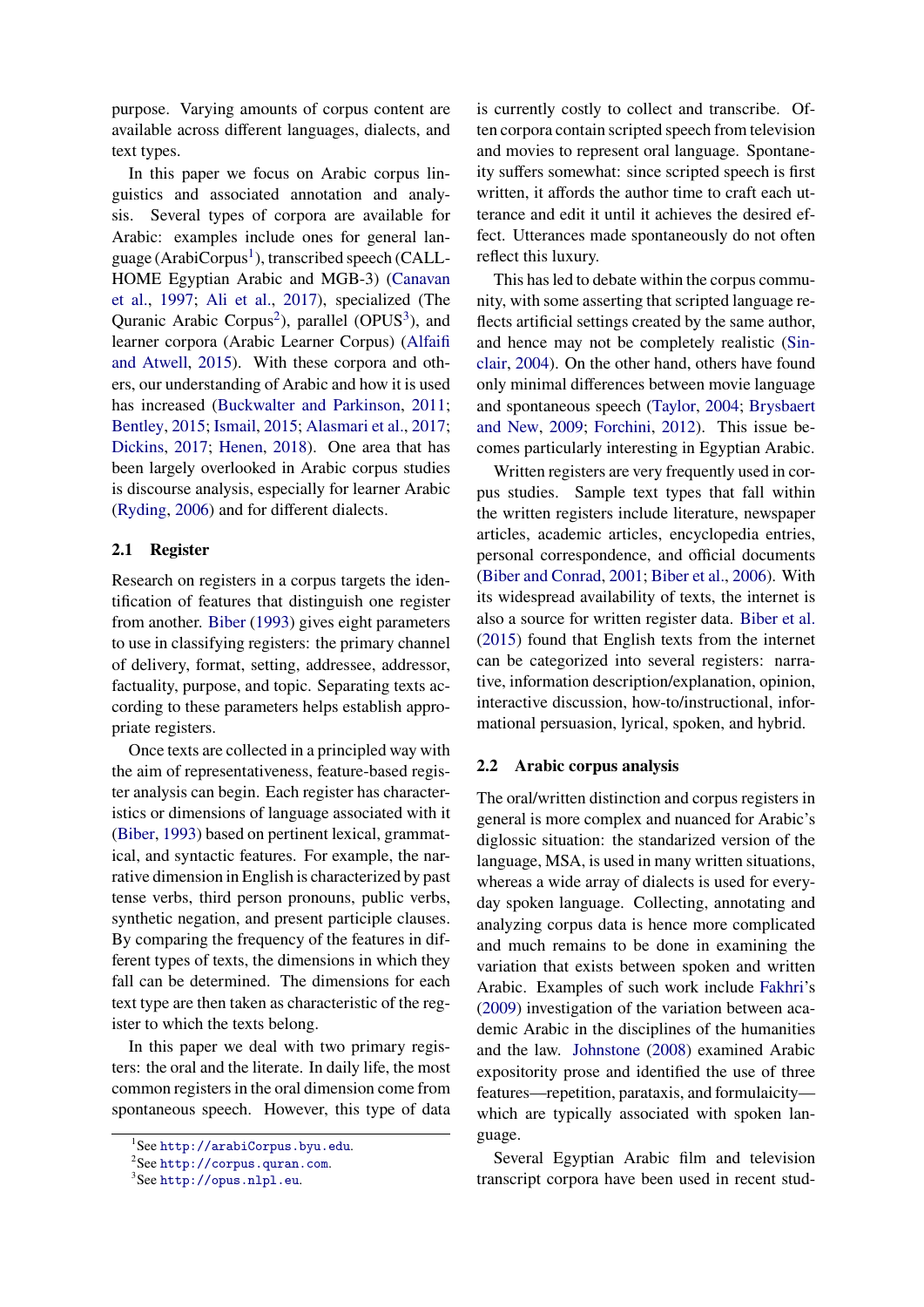ies. Hussein (2016) used a corpus of Egyptian movie transcripts to study the pragmatic and syntactic functions of the Egyptian word<sup>4</sup>  $\lambda$ . This corpus contains 231,542 words from seventeen [different films.](#page-10-9) Production dates for these movies range from 1958-2008 with the [m](#page-2-0)ajority of words in the corpus coming from movies made pre-1990, which makes the content somewhat dated for contrasting it with recent content such as internet texts.

Such a corpus was used by Sayed (2018) to study the use of the discourse markerمعلش maʕleʃ. This corpus contains transcripts of 76 episodes from the 2017-2018 Egyptian television serial جار سابع sæ:bis ga: n. One potential [weakness to u](#page-10-10)sing this corpus in a register study is that all of the transcripts come from one television show. Most of the content is produced by only a handful of speakers/characters, calling into question representativeness.

The issue of representativeness is also important in choosing a suitable blog corpus. Two general Egyptian Arabic blog corpora are the Arabic Multi-Dialect Text Corpus (Almeman and Lee, 2013), which contains thirteen million words and Yet Another Dialectal Corpus (YADC) (Al-Sabbagh and Girju, 2012b) which contains six million. Both were created by p[erforming web](#page-9-12) [searches u](#page-9-12)sing dialect-specific words and then scraping the text from the webpages returned [by](#page-9-13) [the search engine. The Arab](#page-9-13)ic Multi-Dialect Text Corpus used 139 different words determined to be unique to Egyptian Arabic as the search terms or seeds. The frequency of these words does not seem to have played a role in their choice.

In building a corpus with web searches, the frequency of the seeds is important for representativeness (Sharoff, 2006; Biber et al., 2015). No such frequency lists exist for Egyptian Arabic, and no documented effort was made by the creators of the Arabic Multi-Dialect Text Corpus to choose frequent [words or phr](#page-11-2)a[ses. The c](#page-9-11)r[eator](#page-9-11) of YADC, on the other hand, took measures to create a more representative corpus of the texts available online. The queries contained multiple Egyptian exclusive function words. One downside to using function words is that many of them are found in several dialects (Qafisheh, 1992; Tamis and Persson, 2013). For our purposes, a corpus that contains only Egyptian Arabic is preferable.

## **3 Introducing CALM**

Because of the need for a sizable corpus of Egyptian Arabic language, we collected and annotated a new corpus designed in an attempt to more accurately represent both oral and written language. This paper introduces CALM (**C**orpus **a**l-**L**ogha al-**M**usriya, Corpus of Egyptian) a twomillion-word corpus of Egyptian Arabic. CALM contains transcripts from 65 movies (comprising 655,858 word tokens), 88 scripted television programs (396,734 word tokens), and internet texts (1,092,442 word tokens). Some of the content has been annotated, as described in this paper, and annotation is ongoing. The corpus is available via download<sup>5</sup>.

For the purposes of this paper, two subcorpora were extracted from CALM: a subcorpus of movie/tel[ev](#page-2-1)ision transcripts, and a subcorpus of internet texts.

#### **3.1 The transcript subcorpus**

The transcripts of CALM make up the largest known collection of transcribed Egyptian Arabic movies and TV programs produced in Egypt and written for Egyptian audiences. In other languages a quicker and cheaper method to build a comparable corpus would be from subtitles, but in Arabic foreign movies are subtitled using MSA. Only movies and programs popular to Egyptian audiences were selected for transcription based on the belief that they contain more mainstream language and are written by those who are able to skillfully mimic everyday speech.

Note that, as mentioned earlier, some debate exists about whether movie transcripts truly represent spontaneous speech (vs. the author's creative voice). A comparison of a script in CALM from the Egyptian film ومرقص حسن ɦʌsʌn wi mur?os<sup>c</sup> (Maati, 2008) with the movie transcripts reveals several instances where actors stray from the script, both omitting words from the script and adding their own content spontaneously.

Most [movies](#page-10-12) a[nd TV](#page-10-12) programs are from the year 2000 and later. No conscious effort was made to choose movies and TV based upon genre, or to balance the content across genres. However, care was

<span id="page-2-0"></span><sup>4</sup>When necessary in this paper, Arabic text is followed by an IPA transcrip[tion or by a](#page-10-11)n [Englis](#page-10-11)[h gloss.](#page-11-3)

<span id="page-2-1"></span><sup>5</sup> See http://linguistics.byu.edu/thesisdata/ CALMcorpusDownload.html.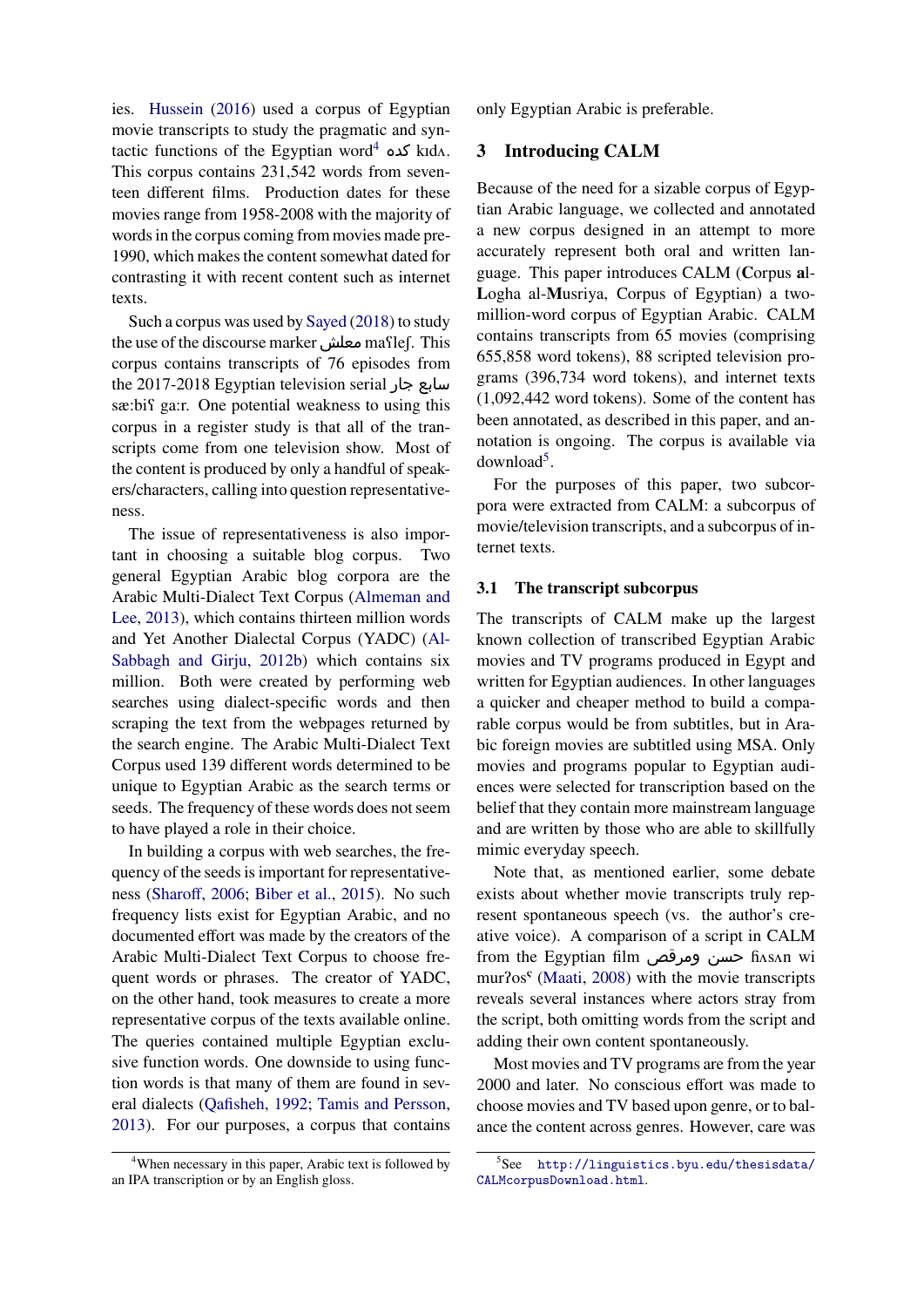taken to make sure that one genre does not dominate the subcorpus created for movies and TV.

Once a movie was selected for inclusion in the corpus, it was transcribed and then reviewed for accuracy by a native Egyptian speaker. A second reviewer was used to determine the ability of the reviewers to catch all of the mistakes in the transcription. This process was necessary as some reviewers were not able to successfully read a transcript while listening to a movie.

#### **3.2 The blog subcorpus**

The other content in CALM was created from internet texts and will be called the blog subcorpus. Although internet texts can be classified into many different genres (Biber et al., 2015), in this paper they will be treated as a single register. We exclude internet texts that contain transcriptions of speeches, movies, television programs, and songs. Some of the blo[g texts wer](#page-9-11)e [colle](#page-9-11)cted from the internet based upon seeded n-gram searches via Bing and Google, as discussed in the previous section, though this time relying on frequent dialectspecific words to decrease the chances of dialect mixing. We also used BootCat, a do-it-yourself web-to-corpus text conversion pipeline (Baroni and Bernardini, 2004), to find, scrape, and convert other webpages written in Egyptian Arabic into text files. A cursory review of the files was completed to remove non-EA texts that were r[eturned](#page-9-14) [by the process. Ho](#page-9-14)wever, some MSA is contained in CALM because it is interwoven throughout posts written in Egyptian; posts completely written in MSA, though, were removed.

EA exhibits numerous orthographic, lexical, morphological, and syntactic differences from MSA that will be familiar to many Arabists (El-Tonsi, 1982; Hassan, 2000; Ryding, 2005; Abdel-Massih et al., 2009). Even the representation of lemmas (base forms, or dictionary citation forms) and their orthography varies across EA dic[tio](#page-10-13)[naries](#page-10-13), [nece](#page-10-13)[ssitating a cus](#page-10-14)t[om representa](#page-10-15)t[ion for](#page-8-0) [CALM annotation.](#page-8-0) A discussion of these is beyond the scope of this paper, but an extensive list of the ones relevant to CALM corpus creation and annotation is available (White, 2019, forthcoming).

One area lacking in research is that of register variation within Egyptian Arabic, especially of the features that distinguish the spoken form from the written. Such a stu[dy could be undertaken wi](#page-11-4)th the use of two corpora said to represent different registers within the oral and literate dimensions of the language. To represent the oral dimension, film and television transcripts could be used because of the features that they share with spontaneous speech. The literate dimension could be represented by the language contained in blogs, since registers traditionally used to represent this dimension are written using MSA. Since it differs from Egyptian Arabic lexically, syntactically, and morphologically, comparing an MSA corpus and an Egyptian corpus would not increase our understanding of how Egyptians write the dialect. Therefore, the two corpora must be of EA.

Once these corpora have been decided upon, the next step is to determine the features that should be counted and compared. These features can be large or relatively few in number. In the next section, we perform a feature-based examination of two subcorpora from CALM which, we will show, represent two different registers of EA.

## **4 Case study: verb register variation**

To assure tractability for this study, two subcorpora were created from CALM: (1) the Movies subcorpus, consisting of transcriptions from movies (113,163 word tokens) and television shows (115,236 word tokens), for a total of 228,399 word tokens including 38,768 verbs; and (2) the Blogs subcorpus, containing 141,318 word tokens and 27,616 verbs. While not exactly balanced, they are of reasonably comparable size.

For this study only the verbs were annotated, in part because they are slightly easier to identify and annotate than nouns and adjectives (Al-Sabbagh and Girju, 2012a), and because of their widespread use in determining register (Ferguson, 1983; Friginal, 2009; Staples, 2016). Table 1 [gives sample](#page-8-1) annotations for several verbal features.

[In this](#page-8-1) s[ection,](#page-8-1) then, we perform a register variation analysis on verb featu[res to cha](#page-10-16)r[acteri](#page-10-16)z[e the](#page-10-17) [two dimen](#page-10-17)s[ions of conten](#page-11-5)t in CA[LM](#page-4-0): oral versus literate (or spoken versus written), as represented by the Movies and Blogs subcorpora, respectively.

The first step was to annotate each verb in the two subcorpora. Once each verb was assigned a part-of-speech tag, a verbal category, and a lemma, each of these features were counted from each subcorpus and compared in order to determine whether verbs are used differently. Since the size of the two subcorpora was not exactly the same, counts from each were normalized. We used two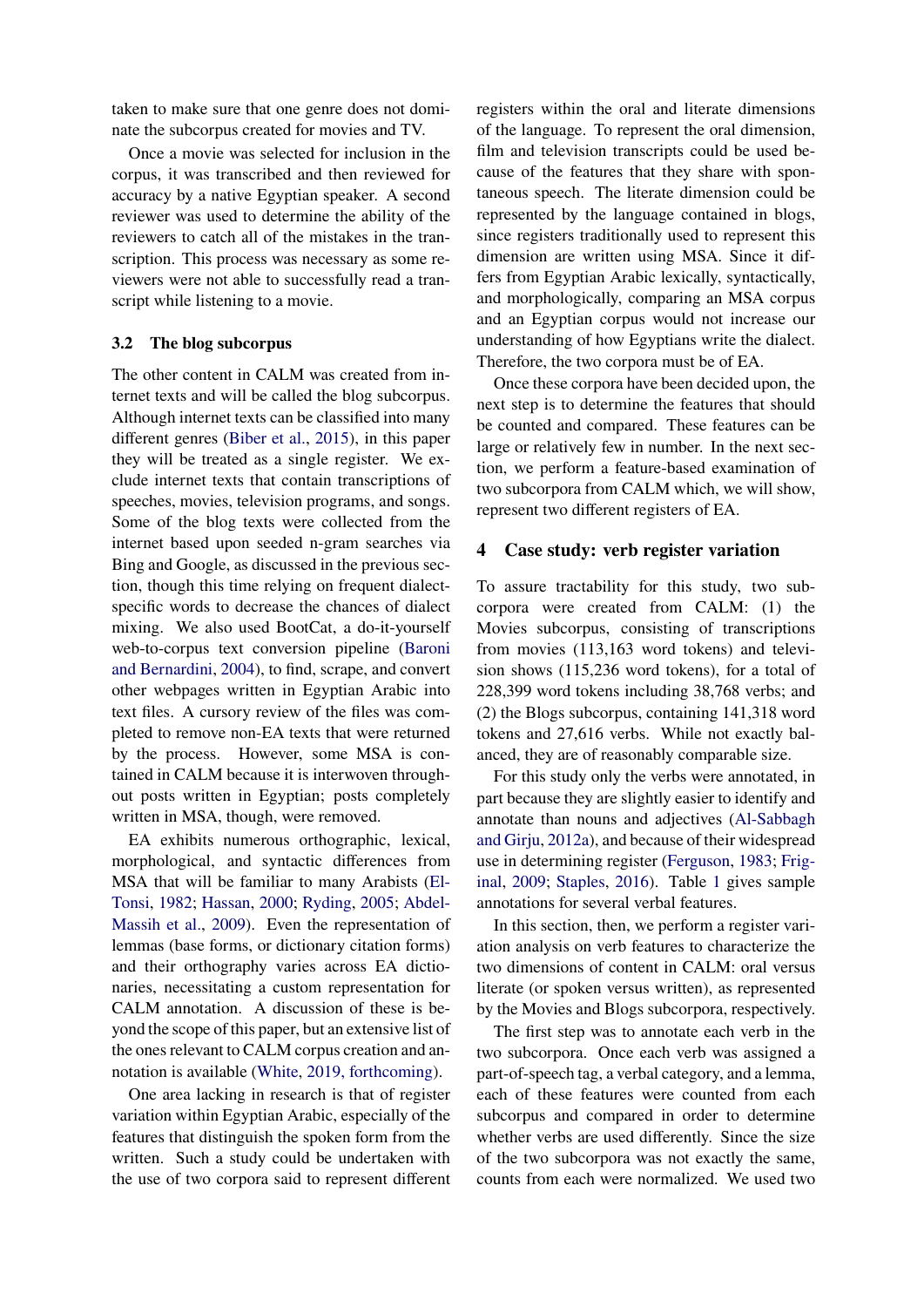<span id="page-4-0"></span>

| <b>IMPERFECT</b>           | ممکن تدلني علی حد یدیني عنوانه                                            |
|----------------------------|---------------------------------------------------------------------------|
| <b>PERFECT</b>             | مراد لو کان عایز پتجوزني فعلا مکنش ادي ودنه لسارة                         |
| <b>IMPERATIVE Positive</b> | طب وانا ذنبى ايه يا شوقي بيه  اديني التمثالين بتوعي وحاجتك جاية في الطريق |
| <b>IMPERATIVE Negative</b> | ً متدنيش الوش الكئيب ده. كفاية البومة اللي عندي في البيت                  |
| HABITUAL                   | فولتارين! من امتى بندي حقن فولتارين احنا                                  |
| <b>FUTURE</b>              | على كل حال أنا مش هديهم اي كلمة إلا لما أسمع رأيك بقى                     |

Table 1: Sample feature-based verb annotations

statistical tests to compute significance: (1) loglikelihood because of its frequent appearance in corpus linguistics studies (Wilson, 2013); and (2) the Bayesian Information Criterion (BIC) for its reliability over chi square when dealing with word counts that fall on either end of the frequency spectrum (Dunning, 1993; Ray[son and Garsid](#page-11-6)e, 2000).

Verbs are more common in the Blogs subcorpus than in Movies (see Table 2). However, not all ver-

| Total      | Movies  | <b>Blogs</b> |
|------------|---------|--------------|
| # of words | 228,399 | 141,318      |
| # of verbs | 38,768  | 27,083       |
| % of verbs | 16.97   | 19.54        |

<span id="page-4-1"></span>Table 2: Totals and percentages of verbs

bal categories (IMPERFECT, PERFECT, IMPER-ATIVE, HABITUAL, and FUTURE) in Blogs occur more frequently than in Movies. Table 3 shows the category differences, all of which are statistically significant except for FUTURE. However, some of these differences change when we compare frequency to the total amount of verb[s i](#page-4-2)n each corpus rather than the total number of words. This is because of the higher concentration of verbs in Blogs, causing counts of the verbal categories taken out of the total number of words to be misleading (Gries, 2006).

<span id="page-4-2"></span>

| Category  | % of Words |              | % of Verbs |              |
|-----------|------------|--------------|------------|--------------|
|           | Movies     | <b>Blogs</b> | Movies     | <b>Blogs</b> |
| Imperfect | 6.56       | 7.90         | 38.67      | 40.45        |
| Perfect   | 5          | 6.4          | 26.86      | 32.54        |
| Habitual  | 1.83       | 2.46         | 10.8       | 12.58        |
| Imperat.  | 2.57       | 1.52         | 15.15      | 7.8          |
| Future    | 1.44       | 1.3          | 8.51       | 6.67         |

Table 3: Frequency of verbal categories

When factored by the total amount of words in each subcorpus, IMPERFECT is significantly more frequent in Blogs; however, this significance disappears when the frequency is compared with the total number of verbs. The opposite is true of the verbs hosting the FUTURE morpheme. Although the comparative frequency of this verb in Movies was insignificant when compared to the total words, its frequency becomes significant when compared only to verbs. PERFECT and HABIT-UAL are significantly higher in Blogs by both comparisons.

The IMPERATIVE represents the largest difference in usage between the two subcorpora. We investigate further by separating the imperatives into four categories: negative IM-PERATIVE, positive 2SG.MASC.IMPERATIVE, positive 2SG.FEM.IMPERATIVE, and positive 2PL.IMPERATIVE.

Instead of comparing the frequencies of the imperatives against the total number of words in the corpus, we compared them to the total number of verbs. The numbers for each category of imperative are given in Table 4.

<span id="page-4-3"></span>

| <b>Type</b>   | Per $100 \ldots$ | Movies | <b>Blogs</b> |
|---------------|------------------|--------|--------------|
| Negat.        | verbs            | 1.1    | 0.7          |
|               | imperatives      | 7.29   | 9.01         |
| Male Posit.   | verbs            | 10.14  | 5.88         |
|               | imperatives      | 66.89  | 75.83        |
| Female Posit. | verbs            | 3.31   | 0.69         |
|               | imperatives      | 21.87  | 8.87         |
| Plural Posit. | verbs            | 0.6    | 0.49         |
|               | imperatives      | 3.95   | 6.3          |

Table 4: Frequency of imperatives across subcorpora

The frequencies of IMPERATIVEs in Movies are all significantly higher than in Blogs except for the positive 2PL.IMPERATIVE. However, the table reveals that as a percentage of the total imperatives used, the Blogs uses the positive 2SG.MASC.IMPERATIVE and positive 2PL.IMPERATIVE significantly more than Movies. Negative imperative use is significantly greater in Movies compared to all verbs, but not significantly greater when compared to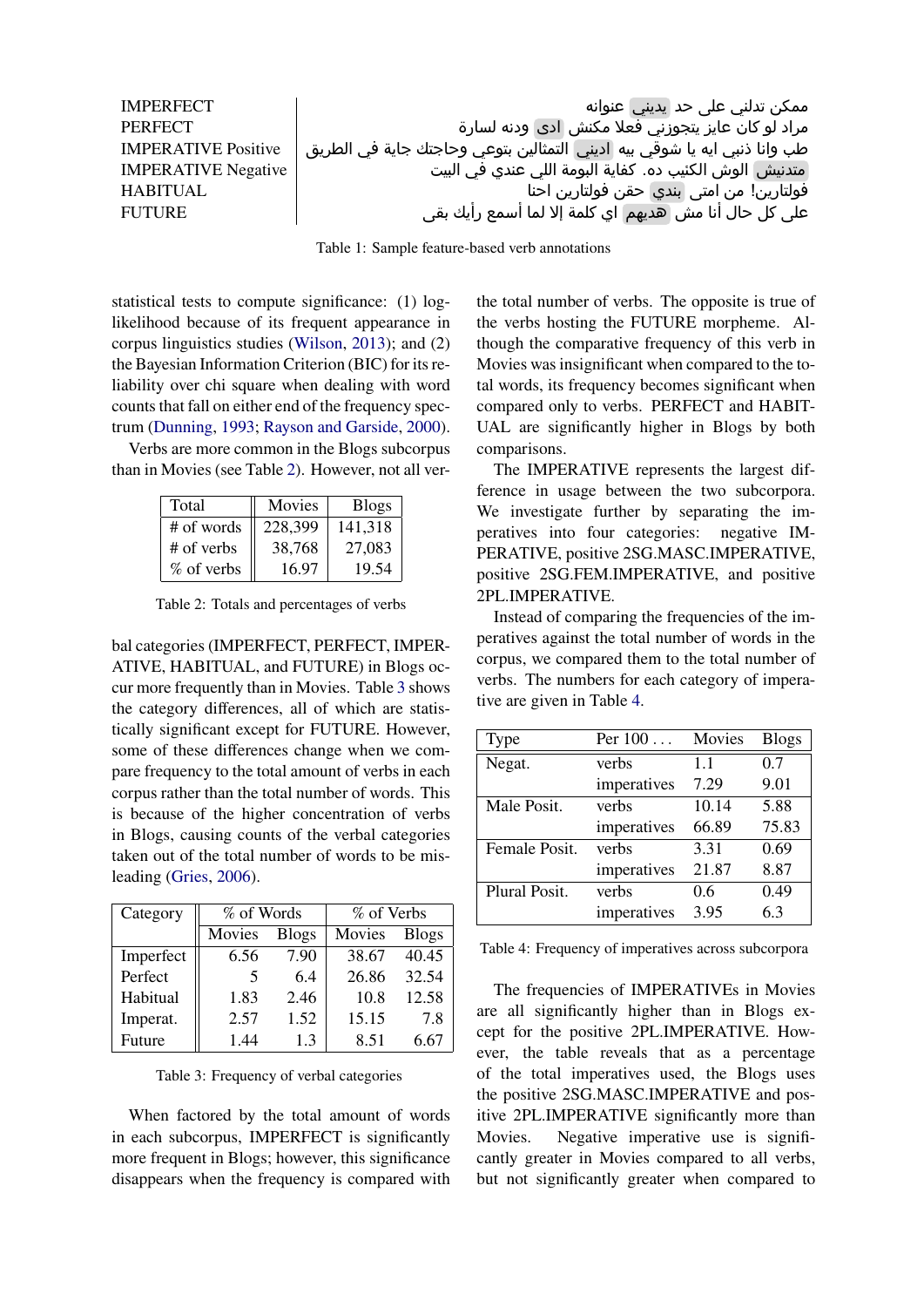all IMPERATIVE verbs. Only the positive 2SG.FEM.IMPERATIVE remains more frequent in Movies regardless of its comparison set.

Another feature used to prove register variation is lemma frequency across verbs from each register. Among the verbs that occur in either subcorpus with a frequency of over 100, seventeen verbs show a frequency significantly higher in one register over the other (see Table 5). Table 6 illustrates

<span id="page-5-0"></span>

| More common in |                 |              |            |  |
|----------------|-----------------|--------------|------------|--|
| Movies         |                 | <b>Blogs</b> |            |  |
| اتفضل          | please, come in | بدا          | to begin   |  |
| خشّ            | leave           | دخل          | to enter   |  |
| هدي            | to calm oneself | کتب          | to write   |  |
| أكل            | to eat          | حاول         | to try     |  |
| ساب            | to leave        | لقى<br>حسّ   | to find    |  |
| استنى          | to wait         |              | to feel    |  |
| شرب            | to drink        | فتح          | to open    |  |
| مشى            | to walk         | ر د          | to respond |  |
|                |                 |              | to read    |  |

Table 5: Contrastive distribution of high-frequency verbs across registers

percentage of IMPERATIVE verb forms in each subcorpus for these seventeen verbs.

<span id="page-5-1"></span>

| Word  |   | % Imperat. | Meaning         |
|-------|---|------------|-----------------|
| اتفضا | М | 93.6       | please, come in |
| هدی   | M | 83.2       | to calm oneself |
| استن  | M | 56.8       | to wait         |
| خش    | M | 43.4       | to enter        |
| فتح   | B | 32.3       | to open         |
| ساب   | M | 31.7       | to leave        |
| مشہ   | M | 29.9       | to walk         |
| رد    | B | 26.7       | to respond      |
| دخل   | B | 20.5       | to enter        |
| قرأ   | B | 15.9       | to read         |
| أكل   | M | 11.3       | to eat          |
| کتب   | B | 11.1       | to write        |
| حاول  | B | 10.2       | to try          |
| شرب   | M | 5.6        | to drink        |
| بدأ   | B | 2.6        | to begin        |
|       | В | 0.09       | to feel         |
|       | в | 0          | to find         |

Table 6: IMPERATIVE usage of verbs most common to each subcorpus (M=Movies, B=Blogs)

Having a lemmatized corpus also permits comparison of lexical diversity between the two registers. Using the Biber (2006) formula for normalizing lexical diversity counts, statistics for each register are given in Table 7. All differences displayed are statistically significant, suggesting that Blogs is richer in verb types as well as in verb diversity.

<span id="page-5-2"></span>

|              |              | Types Diversity | Types/1M<br>Verbs | Types/1M<br>Words |
|--------------|--------------|-----------------|-------------------|-------------------|
| Movies       | $\mid$ 2,279 | 5.88            | 11,574            | 4,768             |
| <b>Blogs</b> | 2.079        | 7.53            | 12,510            | 5,530             |

Table 7: Diversity of verbs

### **4.1 Reflections**

The data reported above provide enough evidence to warrant a wider investigation into the variations that exist between these potential registers. In English, use of the PERFECT has been identified as a feature of narration (Biber and Conrad, 2001; Staples, 2016). If Egyptian Arabic behaves like English, then the higher frequency of the PERFECT in Blogs signals a greater reliance on narration than in Movies, hence fo[rming different registers.](#page-9-0) [The](#page-11-5) [poss](#page-11-5)i[bility](#page-11-5) of the Egyptian Arabic PERFECT being a feature of narration is further supported by Biber et al. (2006), who found that most English internet texts could be classified as narrative.

Similarly, the frequency of the IMPERATIVE in Movies could easily be a feature of involved [and non-nar](#page-9-10)r[ative s](#page-9-10)peech as found in Somali (Biber and Conrad, 2001). Therefore, the frequency of the PERFECT and IMPERATIVE in both subcorpora suggests a difference in narrative-based register separation. Distinct differences in HABI[TUAL](#page-9-0) [versus FUTURE co](#page-9-0)uld also be linked to narration, but possibly some other feature. As little is known about the features of each dimension of Egyptian Arabic, a deeper investigation is needed so that the frequency of these verbal tenses and aspects can be put into context.

The variance of the frequencies of the verbal aspects and moods further supports register variation as one corpus alone cannot be used to generate a description of how verbs are used. In both subcorpora IMPERFECT is used more than any other verb aspect or mood followed by PERFECT. If this description were based solely on Movies, IM-PERATIVE would be the third most common verb form. However, this is not true of Blogs. Therefore, the omission of one subcorpus from analysis would skew the description of the dialect: both need to be taken into account when producing a description of the language.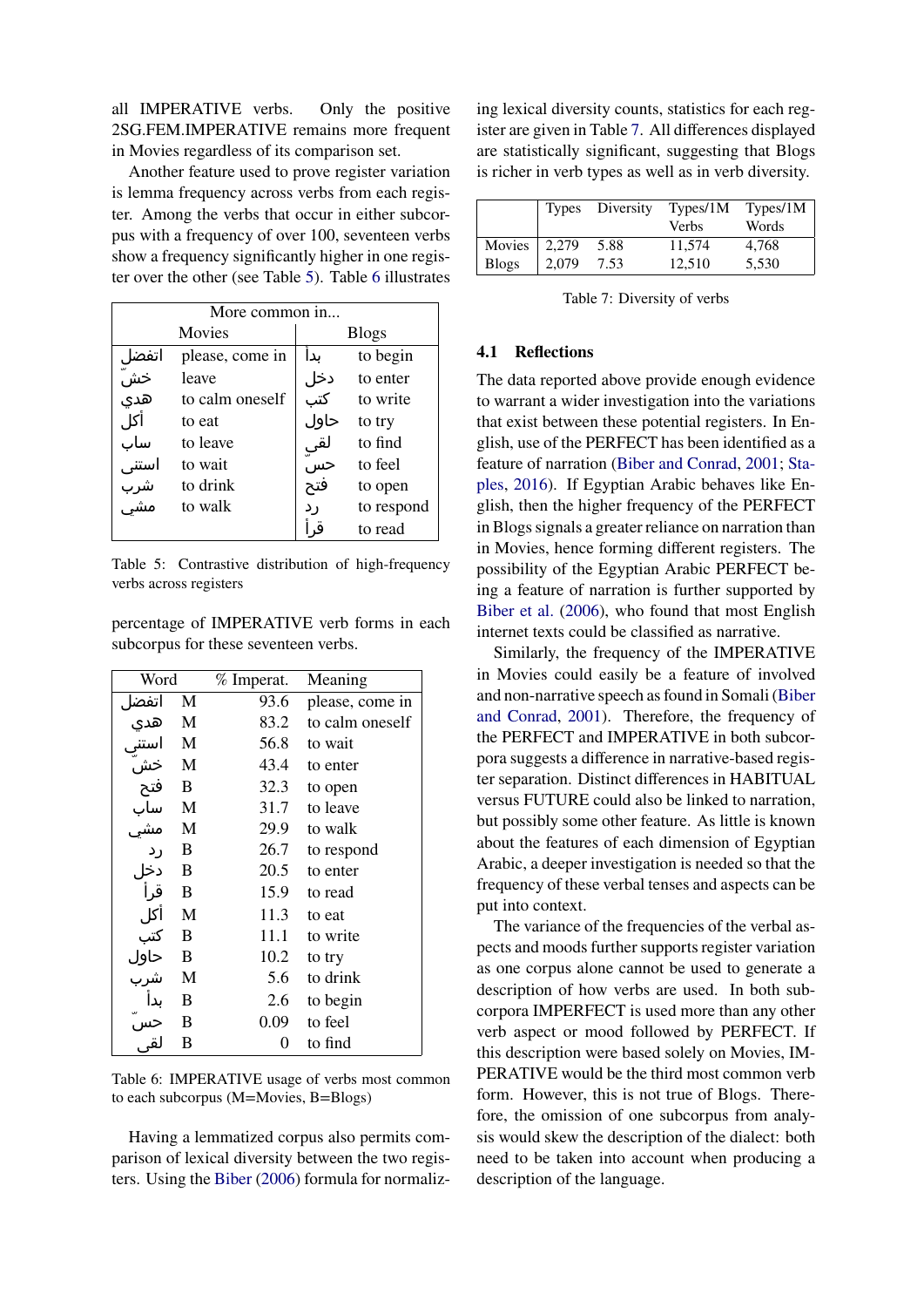The subjects of IMPERATIVE verbs also seem to differ across register. The number of female positive imperatives in Blogs is trivial when compared to Movies. However, many factors independent of register could affect this result. Further investigation is needed to determine whether this difference can be used to indicate register variation.

Greater frequency of verb tokens and types in Blogs in EA is also interesting. Biber (2006) found, for academic English, that verbs were much more common in spoken academic registers (e.g. lectures vs. journal articles); features associated with verbs were also found to be ch[aracte](#page-9-15)ri[stic of](#page-9-15) the oral dimension of Spanish and English more generally (Biber, 1999; Biber et al., 2006). However, the opposite appears to be true for Egyptian Arabic: Blogs contains a statistically higher number of verbs than Movies does.

Blogs a[lso contains a](#page-9-16) [greater diversity o](#page-9-10)f verbs, which is consistent with English and Spanish; this may be expected as authors have time to think about the words they will use and revise their choices (Biber, 2006; Biber et al., 2006). In this study our differences in EA verb usage (i.e. number of verbs and their variety) suggest that the language contained in Blogs and Movies is different. In theor[y, both are w](#page-9-15)r[itten and revised; t](#page-9-10)herefore, the difference in the diversity of verbs cannot be due to the fact that one of the registers is written. One factor that could have contributed to this is the size of the annotated corpus, but it could also be true that a feature of spoken Egyptian Arabic—like Spanish and English—is a lack of verbal diversity. Therefore, if this pattern holds as more of the corpus becomes annotated, it would constitute further evidence of register variation.

#### **5 Notes on annotation**

Linguistic annotation is the process by which additional linguistic information is added to a corpus in order to facilitate quantitative analyses of corpus content and user queries (Kübler and Zinsmeister, 2015). Manual annotations are performed by humans, automatic annotations are done by a computer program, and automatic annotations that are checked by a human for a[ccuracy are called semi](#page-10-3)[autom](#page-10-3)atic annotations.

Automatic annotators available for EA are somewhat limited, and although more resources exist for MSA, the morphological and lexical differences cause MSA annotators a challenge in annotating EA texts (Maamouri et al., 2014). In 2004, a part-of-speech annotator for MSA was achieving an accuracy 95.49% (Diab et al., 2004) versus a contemporary analyzer for EA with an accuracy at 62.76% ([Duh and Kirchhoff](#page-10-20), [2005\)](#page-10-20). One reason for the disparity was the lack of large corpora or a complete lexicon of [EA for annotator](#page-9-17) training (Habash and Rambow, 2006).

Abo Bakr et a[l.'s \(2008\) annotator tran](#page-10-21)slated Egyptian Arabic sentences into MSA and then tagged t[he MSA for part of speech,](#page-10-22) which would then be applied back to the Egyptian words. Conve[rsion of the Egyp](#page-8-2)tia[n Ara](#page-8-2)bic to MSA was successful 88% of the time, and overall accuracy ratings for tokenization and part-of-speech tagging for EA were 90% and 85% respectively.

Al-Sabbagh and Girju (2012a) created an Egyptian Arabic tagger that did not depend upon MSA. Originally trained on three language types (Twitter, QA Pairs, and blogs), its highest reported Fm[easure among them for POS](#page-8-1) tagging is 0.907 (QA Pairs), though it had less success on blogs (with an F-measure of 0.888).

MADAMIRA (Arfath Pasha et al., 2014) analyzes each word according to the possible morphemes attached to it. It then uses language models to provide a morphological analysis, part-ofspeech, lemma, [and diacritics for each wo](#page-9-18)rd in a text. Its accuracy score for part-of-speech tagging is 0.923. MADAMIRA's ability to provide lemmatization makes it valuable tool for register variation studies.

One issue regarding annotators involves whether they are accurate enough to be used without the need for a manual review of the results. Another annotator issue is how well accuracy persists when annotating texts in a different domain from the training set. There is an apparent lack of published research on using MADAMIRA in this cross-domain fashion. MADAMIRA was trained on transcripts of speech (Habash et al., 2012), but the literature is less clear about the register of Egyptian Arabic on which it was evaluated (Arfath Pasha et al., 2014). We would expect the average accuracy of MAD[AMIRA to shi](#page-10-23)ft [eithe](#page-10-23)r up or down when applied to other registers of the dialect as this phenomenon has been found in [other languages \(Tseng e](#page-9-18)t al., 2005; Derczynski et al., 2013).

Numerous tagsets are available to use for Arabic part-of-speech ta[gging \(Arfath Pasha](#page-11-7) et al., [2014;](#page-9-19)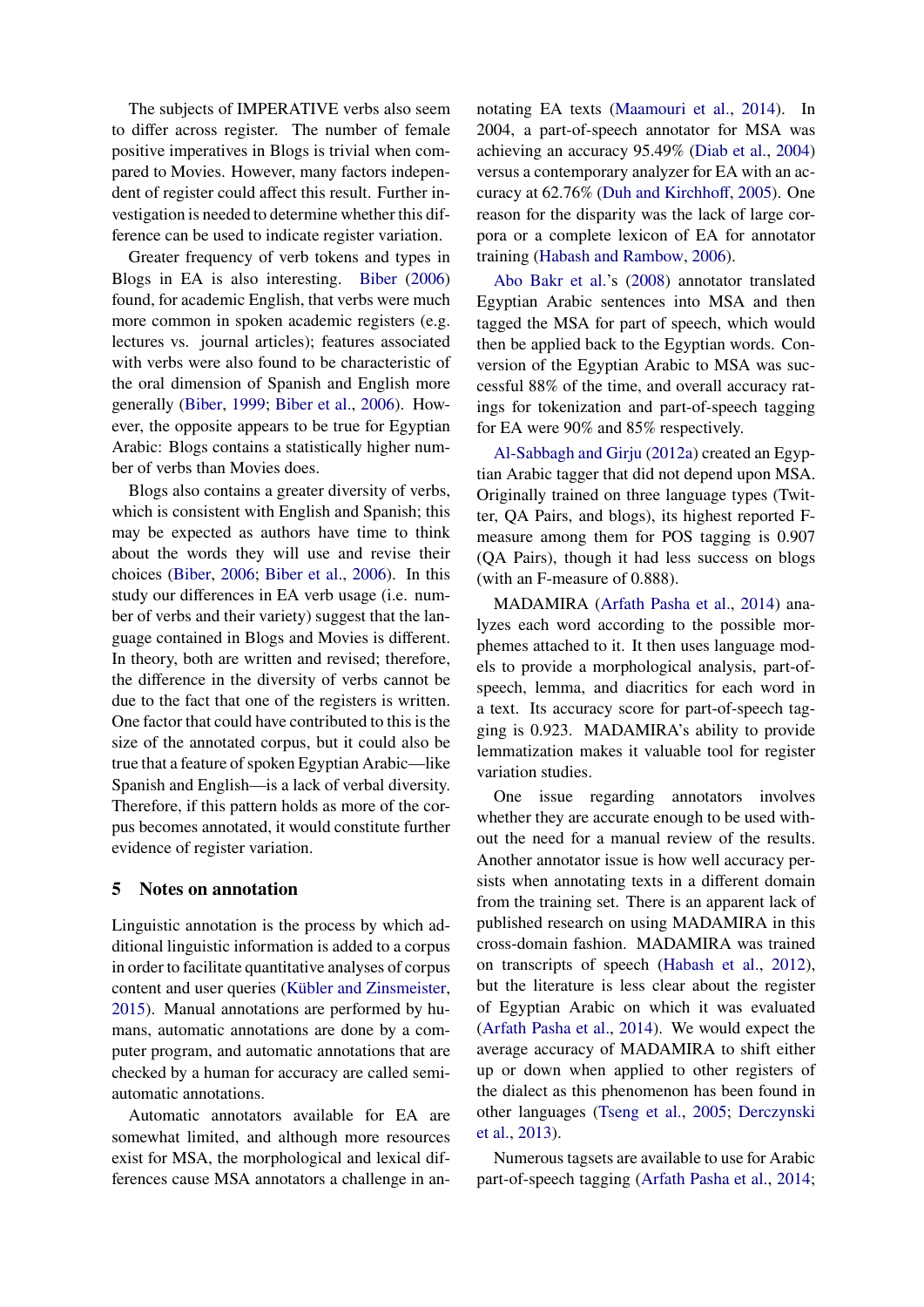Alian and Awajan, 2018). A modified version of the tagest employed by MADAMIRA was used for CALM annotation. Verbs were annotated as such, even in the presence of pronominal object suffixes [and prepositional](#page-9-20) p[roclit](#page-9-20)ics. Additionally, a second layer of annotation was applied to all verbs to indicate certain verbal categories. MADAMIRA divides verbs into three groups: imperfect (i), perfect (p), and command (c). In CALM, two more categories were created from the imperfect category. Although verbs in the HABITUAL (h) and FUTURE (f) are IMPERFECT, these were promoted as separate categories for ease of searching. Another change to MADAMIRA's annotations in CALM is the identification of negative imperatives and their inclusion into the "command" category. (The default tagset collapses imperfect verbs and negative imperatives into one class.)

Annonation of CALM also includes a few other adjustments to MADAMIRA's output: (1) MADAMIRA does not view the passive verbs as a verb form but adds an extra layer of annotation; these were folded into the basic verb paradigm in CALM. (2) Slight differences in lemmatization involved clarification by adding short vowels where necessary.

Overall MADAMIRA performed relatively well in annotating Movies and Blogs from CALM, and a combination of post-processing, both manual and automatic, made corrections when necessary. Hereafter we refer to raw annotations as "nongold", and corrected annotations as "gold". Table 8 shows both the non-gold and gold statistics for the content shown earlier in Table 7.

<span id="page-7-0"></span>

|               | <b>Types</b> | Divers. | Types/1M | Types/1M |
|---------------|--------------|---------|----------|----------|
|               |              |         | Verbs    | Words    |
| Non-gold      |              |         |          |          |
| <b>Movies</b> | 2,867        | 7.44    | 14,608   | 5,999    |
| <b>Blogs</b>  | 2,751        | 10.08   | 16,651   | 7,318    |
| Gold          |              |         |          |          |
| Movies        | 2,279        | 5.88    | 11,574   | 4,768    |
| <b>Blogs</b>  | 2,079        | 7.53    | 12,510   | 5,530    |

Table 8: Diversity of verbs (non-gold and gold)

Table 9 gives the counts for each of the verb types as annotated by the automatic tagger (the "non-gold" annotations) and after human correction (the "gold" annotations), and the percent change b[et](#page-8-3)ween the two annotation types. In all cases, the cross-register differences in verb usage that were significant in the gold subcorpora also held in the non-gold subcorpora. This nearly holds for the imperatives as well, except that the nongold corpora do not report a significant difference in the use of the 2PL.IMPERATIVE in Blogs. As explained earlier, the automatic tagger does not attempt to categorize negative imperatives. For that reason, each cell in its row contains 'NA'.

For verb diversity measures, MADAMIRA data are nearly identical to the lists generated by hand (i.e. those in Table 5) except for six verbs whose counts were not accurate enough to reveal the statistically significant register differences. Regarding comparative verbal diversity, MADAMIRA scores diversity in [Mo](#page-5-0)vies at 7.44% and in Blogs at 10.08% (a difference of 2.64%) whereas manual correction yields a difference in diversity of only 1.65%.

In conclusion, the annotations produced solely by MADAMIRA would have led researchers to nearly the same conclusions as those reached above with hand-corrected annotated data. The counts for overall verbs and verbal categories varied in every case from the numbers provided by the corrected annotations; however, the variations were not enough to change the results. Except for the IMPERATIVE category, MADAMIRA's total number of verbs in each category in Blogs changed by less than 5% after hand-correction. In both subcorpora, MADAMIRA was consistent with the categories that it over- and under-represented: IM-PERFECT and PERFECT were both overrepresented, and IMPERATIVE and HABITUAL were both underrepresented. The only exception was the FUTURE category, which showed an underrepresentation in Movies and the opposite in Blogs.

One difficulty MADAMIRA had was in differentiating proper nouns from verbs, a challenge since Arabic has no capital letters. IMPERFECT and PERFECT were overrepresented due to misclassification, precision was lower on Movies, and recall on proper nouns suffered. In Movies, 7 of the top 10 words incorrectly tagged as verbs were actually names and titles given to people. Seventeen word forms represent 1,239 of the 3,290 recall errors of this type, comprising 37.6% of all the false positives. Names in the Blogs subcorpus were also problematic; in the top 30 false positives there, 8 were names (totaling 223 occurrences). This type of ambiguity only accounts for 10.5% of the total number of false positives, though, likely due to lower use of personal names in the Blogs.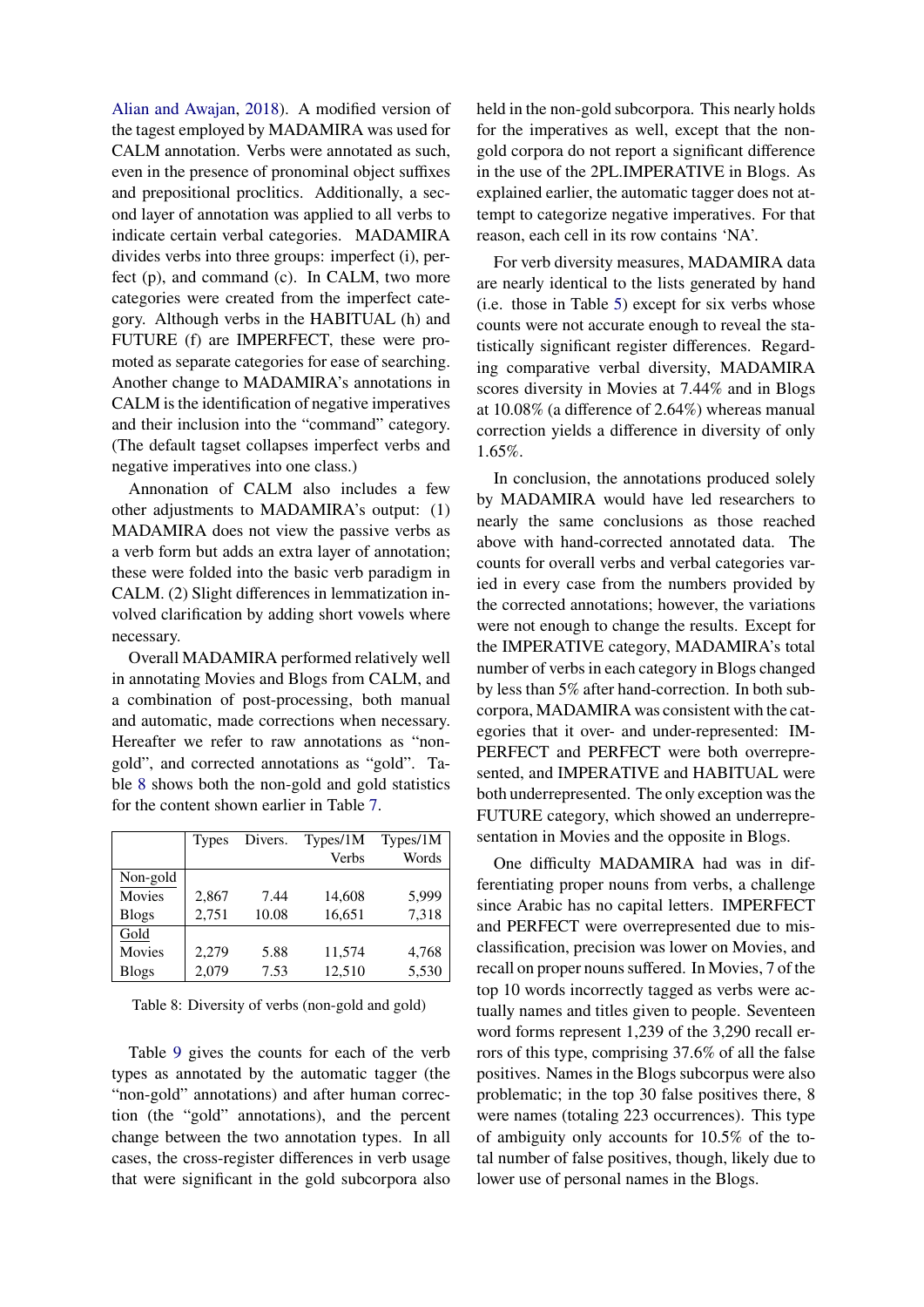<span id="page-8-3"></span>

|               | Movies    |           |           | <b>Blogs</b> |
|---------------|-----------|-----------|-----------|--------------|
|               | Non-Gold  | % Change  | Non-Gold  | % Change     |
| All verbs     | 38.518    | $-0.65$   | 27.296    | $-1.16$      |
| Imperfect     | 15,807    | $+5.44$   | 11,448    | $+3.96$      |
| Perfect       | 11,714    | $+12.47$  | 9,343     | $+3.96$      |
| Command       | 3,762     | $-35.97$  | 1,324     | $-38.22$     |
| Habitual      | 3,962     | $-5.35$   | 3,301     | $-4.95$      |
| Future        | 3,273     | $-0.82$   | 1,880     | $+2.01$      |
| Imperatives   |           |           |           |              |
| Neg.          | <b>NA</b> | <b>NA</b> | <b>NA</b> | <b>NA</b>    |
| Pos. 2SG.MASC | 1,455     | $-40.95$  | 692       | $-35.33$     |
| Pos. 2SG.FEM  | 877       | $-31.75$  | 179       | $-9.6$       |
| Pos. 2PL      | 165       | $-28.88$  | 89        | $-34.07$     |

Table 9: Effect of hand correction for frequency counts

Overall MADAMIRA performed relatively well in annotating the verbs in Movies and Blogs from CALM. However, in order to achieve higher accuracy for this paper, the annotations were manually reviewed and corrected. Throughout the process of manual correction, high-frequency errors made by MADAMIRA became apparent and a supplemental Python post-processor was developed to target these mistakes. This program was able to boost MADAMIRA's precision score from 0.922 to 0.944. Although the post-processor was able to reduce the number of corrections needed, every automatically assigned annotation was manually reviewed. Details are discussed elsewhere (White, 2019, forthcoming).

## **6 Conclusions and future work**

[This paper discusse](#page-11-4)d the need for an Egypti[an Ara](#page-11-4)bic corpus of spoken language transcripts and introduced CALM, a new two-million word corpus of spoken EA. It also conducted an analysis into the use of verbs in two potential registers of EA.

The results show significant variance in the usage of verbs in Movies versus Blogs. These differences are consistent with variations found between other registers in previous multidimensional analyses. These results also lay the groundwork for future studies by providing a description of some of the dimensions of EA based upon empirical data.

We also showed that in spite of the challenges in annotating Egyptian Arabic, an automatic tagger was able to produce results that were not appreciably different from those produced through a process of manual correction.

The scope of this work was to show how a nontrivial subset of CALM could serve as data for a register analysis. It was limited in several ways, all of which can be extended via further research. First, a finer distinction into register types (especially blog subtypes) could be enacted, as has been done for other languages. In addition, this work involved annotations based on only one part of speech (i.e. verbs), whereas other categories could serve for similar analyses once annotations are available. Third, given the ongoing debate about whether transcripts of scripted speech can be used to represent speech, more study should ascertain how exactly dialogue and narration are characterized for register in EA. Finally, insight could be sought concerning the frequent use of the HA-BITUAL in Blogs. Is this due to the narrative dimension, or some other one represented in Blogs? Answers to this question can inform curricula for Egyptian Arabic learners, who often find this feature difficult.

## **References**

- Ernest T. Abdel-Massih, Zaki N. Abdel-Malek, and El-Said Badawi. 2009. A Reference Grammar of Egyptian Arabic. Georgetown University Press, Washington D.C.
- <span id="page-8-2"></span><span id="page-8-0"></span>Hitham Abo Bakr, Khaled Shaalan, and Ibrahim Ziedan. 2008. A Hybrid Approach For Converting Written Egyptian Colloquial Dialect Into Diacritized Arabic. In The 6th International Conference on Informatics and Systems (INFOSYS 2008).
- <span id="page-8-1"></span>Rania Al-Sabbagh and Roxana Girju. 2012a. A Supervised POS Tagger for Written Arabic Social Networking Corpora. In Proceedings of the Conference on Natural Language Processing (KONVENS), pages 39–52.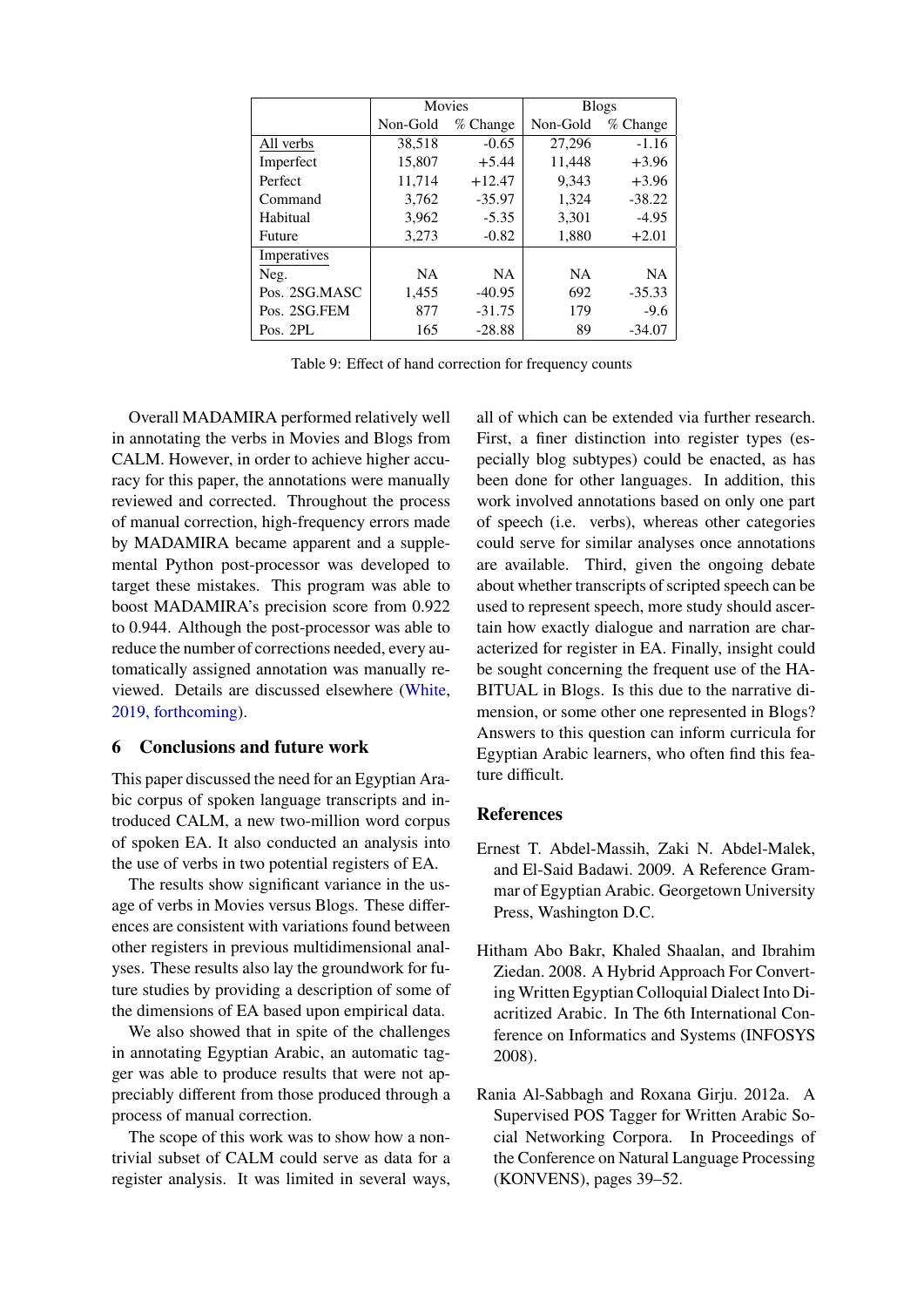- <span id="page-9-13"></span>Rania Al-Sabbagh and Roxana Girju. 2012b. YADC: Yet another Dialectal Arabic Corpus. In Proceedings of the Eighth International Conference on Language Resources and Evaluation (LREC), pages 2882–2889.
- <span id="page-9-6"></span>Jawharah Alasmari, E. Atwell, and J. Watson. 2017. Using the Quranic Arabic Corpus for Comparative Analysis of the Arabic and English Verb Systems. International Journal on Islamic Applications in Computer Science and Technology, 5.
- <span id="page-9-3"></span>Abdullah Alfaifi and Eric Atwell. 2015. Arabic learner corpus.
- <span id="page-9-2"></span>Ahmed Ali, Stephan Vogel, and Steve Renals. 2017. Speech recognition challenge in the wild: Arabic MGB-3. In 2017 IEEE Automatic Speech Recognition and Understanding Workshop (ASRU), pages 316–322.
- <span id="page-9-20"></span>Marwah Alian and Arafat Awajan. 2018. Arabic Tag Sets. In Proceedings of SAI Intelligent Systems Conference, pages 592–606. Springer.
- <span id="page-9-12"></span>Khalid Almeman and Mark Lee. 2013. Automatic Building of Arabic Multi Dialect Text Corpora by Bootstrapping Dialect Words. In Proceedings of 1st International Conference on Communications, Signal Processing, and their Applications (ICCSPA), pages 1–6, Sharjah, UAE. Institute of Electrical and Electronics Engineers (IEEE).
- <span id="page-9-18"></span>Mohamed Al-Badrashiny Arfath Pasha, Mona T. Diab, and Ahmed El Kholy. 2014. MADAMIRA: A Fast, Comprehensive Tool for Morphological Analysis and Disambiguation of Arabic. In Proceedings of the 9th International Conference on Language Resources and Evaluation (LREC).
- <span id="page-9-14"></span>Marco Baroni and Silvia Bernardini. 2004. Boot-CaT: Bootstrapping Corpora and Terms from the Web. In Proceedings of the 4th Langauge Resources Evaluations Conference (LREC), page 1313.
- <span id="page-9-5"></span>Randell Bentley. 2015. Conditional Senteces in Egyptian Colloquial Arabic and Modern Standard Arabic: A Corpus Study. Master's thesis, Brigham Young University.
- <span id="page-9-8"></span>Douglas Biber. 1993. Representativeness in Corpus Design. Literary and Linguistic Computing, 8(4):2430–257.
- <span id="page-9-16"></span>Douglas Biber. 1999. Longman Grammar of Spoken and Written English. Harlow, England.
- <span id="page-9-15"></span>Douglas Biber. 2006. University Language: A Corpus-based Study of Spoken and Written Registers. John Benjamins, Philadelphia.
- <span id="page-9-0"></span>Douglas Biber and Susan Conrad. 2001. Register Variation: A Corpus Approach. In The Handbook of Discourse Analysis. Blackwell Publishers, Massachusetts.
- <span id="page-9-10"></span>Douglas Biber, Mark Davies, James K. Jones, and Nicole Tracy-Ventura. 2006. Spoken and Written Register Variation in Spanish: A Multidimensional Analysis. Corpora, 1(1):1–37.
- <span id="page-9-11"></span>Douglas Biber, Jesse Egbert, and Mark Davies. 2015. Exploring the Composition of the Searchable Web: A Corpus-Based Taxonomy of Web Registers. Corpora, 10(1):11–45.
- <span id="page-9-9"></span>Marc Brysbaert and Boris New. 2009. Moving beyond Kučera and Francis: A Critical Evaluation of Current Word Frequency Norms and The Introduction of a New And Improved Word Frequency Measure For American English. Behavior Research Methods, 41(4):977–990.
- <span id="page-9-4"></span>Tim Buckwalter and Dilworth Parkinson. 2011. A Frequency Dictionary of Arabic: Core Vocabulary for Learners. Routledge, New York.
- <span id="page-9-1"></span>Alexandra Canavan, George Zipperlen, and David Graff. 1997. CALLHOME Egyptian Arabic Speech. Linguistic Data Consortium Web Download, LDC97S45. Philadelphia, PA.
- <span id="page-9-19"></span>Leon Derczynski, Alan Ritter, Sam Clark, and Kalina Bontcheva. 2013. Twitter Part-of-speech Tagging for All: Overcoming Sparse and Noisy Data. In Proceedings of the International Conference Recent Advances in Natural Language Processing (RANLP), pages 198–206.
- <span id="page-9-17"></span>Mona Diab, Kadri Hacioǧlu, and Daniel Jurafsky. 2004. Automatic Tagging Of Arabic Text: From Raw Text To Base Phrase Chunks. In Proceedings of HLT-NAACL 2004: Short papers, pages 149–152. Association for Computational Linguistics.
- <span id="page-9-7"></span>James Dickins. 2017. The Pervasiveness of Coordination in Arabic, with Reference to Arabic*gt*English Translation. Languages in Contrast, 17(2):229–254.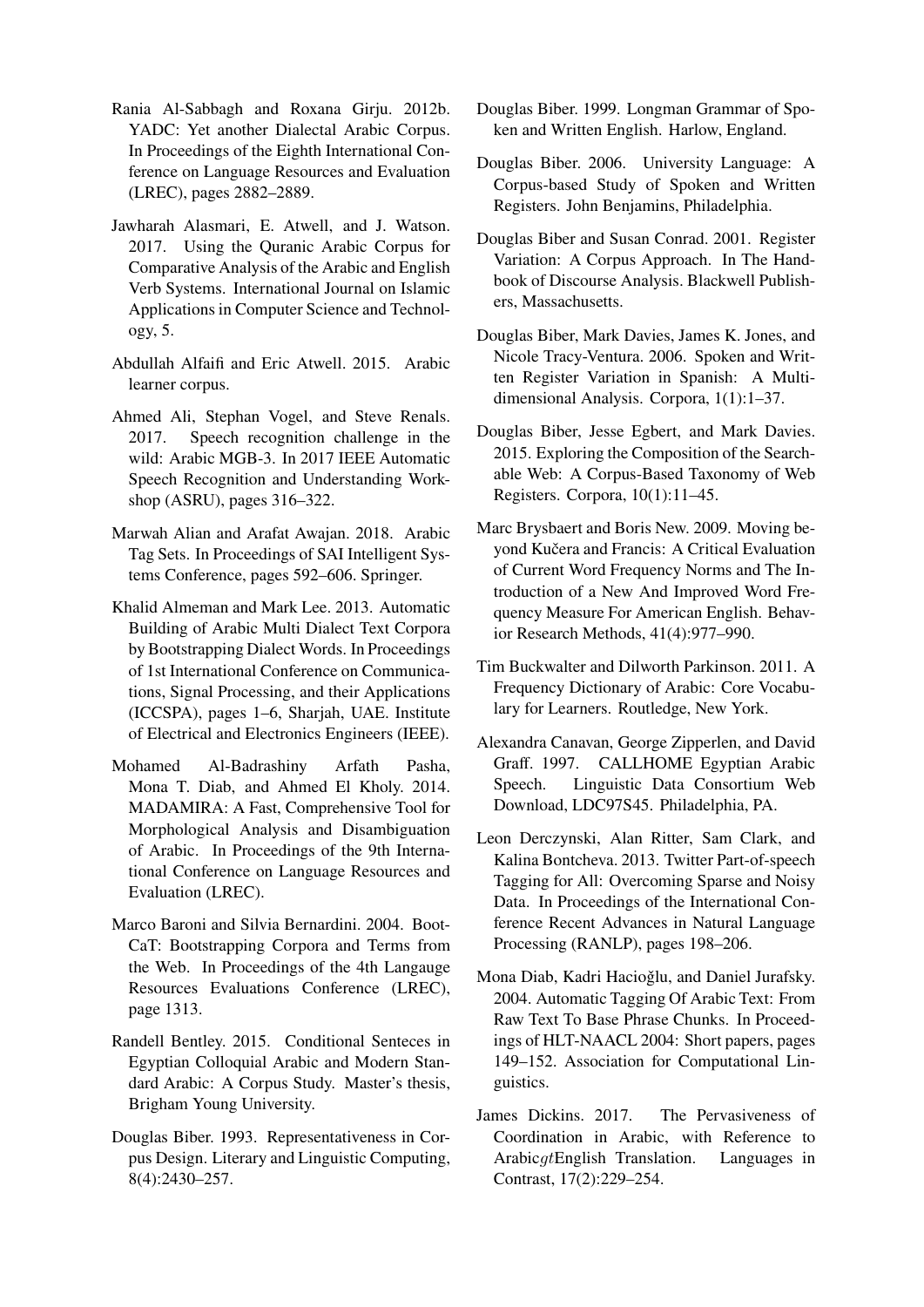- <span id="page-10-21"></span>Kevin Duh and Katrin Kirchhoff. 2005. POS Tagging Of Dialectal Arabic: A Minimally Supervised Approach. In Proceedings of the acl Workshop on Computational Approaches to Semitic Languages, pages 55–62. Association for Computational Linguistics.
- <span id="page-10-18"></span>Ted Dunning. 1993. Accurate Methods for the Statistics of Surprise and Coincidence. Computational Linguistics, 19(1):61–74.
- <span id="page-10-13"></span>Abbas El-Tonsi. 1982. Egyptian Colloquial Arabic: A Structure Review, volume 1. American University In Cairo, Cairo, Egypt.
- <span id="page-10-8"></span>Ahmed Fakhri. 2009. Rhetorical variation in Arabic academic discourse: Humanities versus law. Journal of Pragmatics, 41(2):306–324.
- <span id="page-10-16"></span>Charles A. Ferguson. 1983. Sports announcer talk: Syntactic aspects of register variation. Language in Society, 12(2):153–172.
- <span id="page-10-7"></span>Pierfranca Forchini. 2012. Movie Language Revisited: Evidence from Multi-Dimensional Analysis and Corpora. Peter Lang, Bern.
- <span id="page-10-17"></span>Eric Friginal. 2009. Language of Outsourced Call Centers: A Corpus-based Study of Crosscultural Interaction. John Benjamins, Philadelphia.
- <span id="page-10-0"></span>Stefan Th. Gries. 2006. Exploring variability within and between corpora: some methodological considerations. Corpora, 1(2):109–151.
- <span id="page-10-23"></span>Nizar Habash, Ramy Eskander, and Abdelati Hawwari. 2012. A morphological analyzer for Egyptian Arabic. In Proceedings of the Twelfth Meeting of the Special Interest Group on Computational Morphology and Phonology (SIG-PHON), pages 1–9. Association for Computational Linguistics.
- <span id="page-10-22"></span>Nizar Y. Habash and Owen C. Rambow. 2006. MAGEAD: A Morphological Analyzer And Generator For The Arabic Dialects.
- <span id="page-10-14"></span>Gadalla Hassan. 2000. Comparative Morphology of Standard and Egyptian Arabic. LINCOM EUROPA.
- <span id="page-10-5"></span>David Henen. 2018. "ya" between Vocative and Non-Vocative Use in Egyptian Film Language A Corpus Analysis: Pragmatic Functions and

Formal Features. American University in Cairo, Egypt.

- <span id="page-10-2"></span>Susan Hunston. 2002. Corpora in Applied Linguistics. Cambridge University Press, Cambridge.
- <span id="page-10-9"></span>Mona Hussein. 2016. Propositional and Non-Propositional Functions of /Keda/ in the Language of Egyptian Film. American University in Cairo, Egypt.
- <span id="page-10-4"></span>Ahmad Ismail. 2015. ṭab asta'zen ana ba'a: A corpus-based Study of Three Discourse Markers in Egyptian Film Language. American University in Cairo, Egypt.
- <span id="page-10-1"></span>Barbra Johnstone. 2008. Discourse Analysis. Blackwell, Malden, MA.
- <span id="page-10-3"></span>Sandra Kübler and Heike Zinsmeister. 2015. Corpus Linguistics and Linguistically Annotated Corpora. Bloomsbury, New York.
- <span id="page-10-20"></span>Mohamed Maamouri, Ann Bies, Seth Kulick, Michael Ciul, Nizar Habash, and Ramy Eskander. 2014. Developing an Egyptian Arabic Treebank: Impact of Dialectal Morphology on Annotation and Tool Development. In Proceedings of LREC, pages 2348–2354.
- <span id="page-10-12"></span>Yousef Maati. 2008. ɦʌsʌn wi murʔosʕ. Al-daar Al-Masriya Al-lubnaniya, Cairo, Egypt.
- <span id="page-10-11"></span>Hamdi A. Qafisheh. 1992. Yemeni Arabic Reference Grammar. Dunwoody Press, Kensington, MD.
- <span id="page-10-19"></span>Paul Rayson and Roger Garside. 2000. Comparing corpora using frequency profiling. In Proceedings of the workshop on Comparing corpora, volume 9, pages 1–6. Association for Computational Linguistics.
- <span id="page-10-15"></span>Karin C. Ryding. 2005. A Reference Grammar of Modern Standard Arabic. Cambridge University Press, Cambridge, England.
- <span id="page-10-6"></span>Karin C. Ryding. 2006. Teaching Arabic in the United States. In Handbook for Teaching Arabic Language Professionals in the 21st Century, pages 13–20. Routledge, New York.
- <span id="page-10-10"></span>Mukhtar Sayed. 2018. maʕleš maʕleš: A CORPUS-BASED STUDY ON THE DIS-COURSE MARKER maʕleš. American University in Cairo, Egypt.